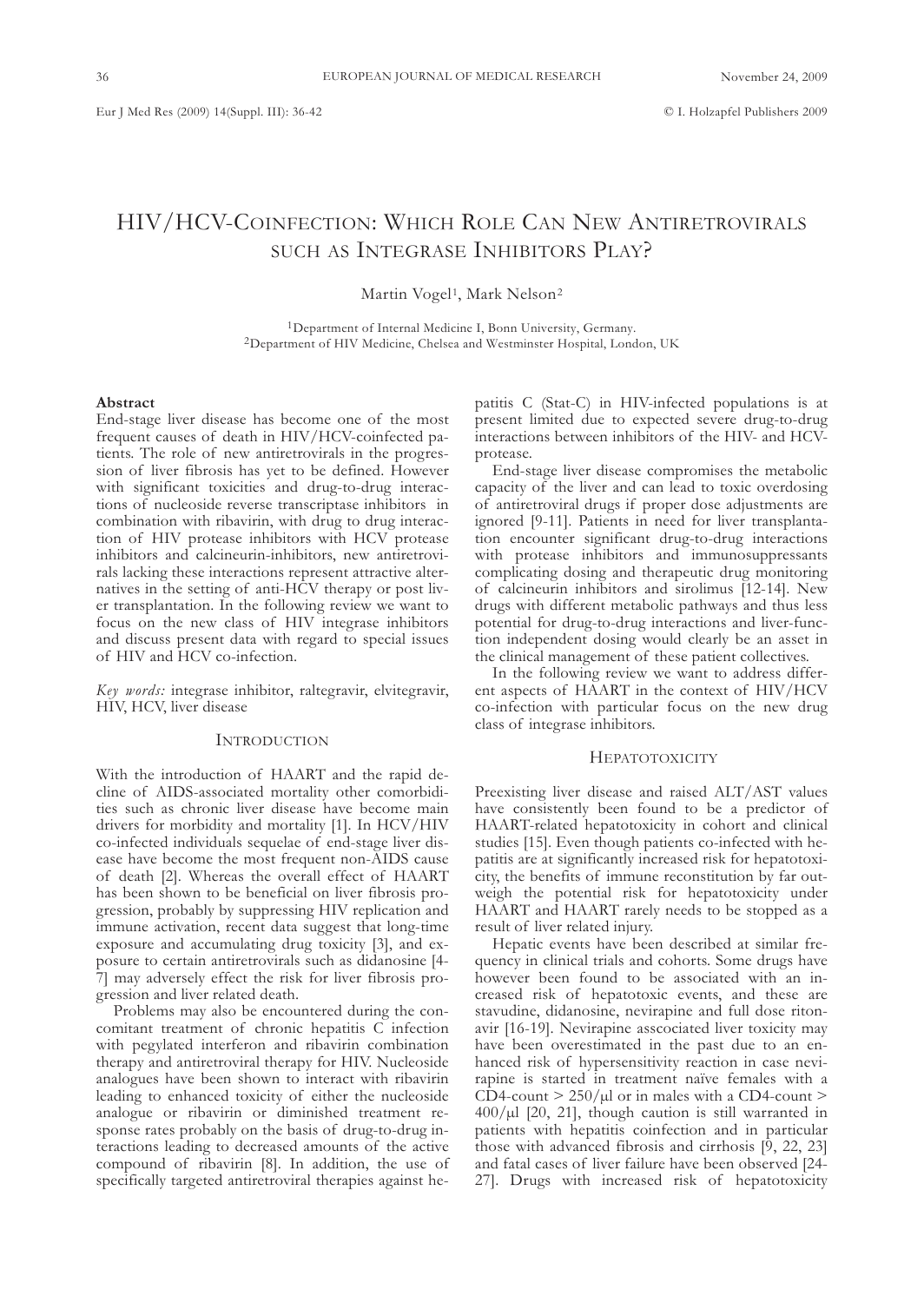should if possible be avoided or used cautiously in patients with chronic hepatitis C co-infection as this patient population per se is at increased risk for elevated liver transaminases elevation after start of HAART.

# MITOCHONDRIAL TOXICITY

Nucleoside analogues are designed to be incorporated into viral nucleic acids and act as chain terminators thus inhibiting efficient viral replication. The toxicity of these drugs is caused by inhibiting the human mitochondrial DNA polymerase gamma, an enzyme physiologically required for mtDNA replication [28]. Nucleoside reverse transcriptase inhibitor induced depletion of mtDNA leads to the impairment of fatty acid oxidation and microvesicular steatosis of the liver. Moreover, disruption of the mitochondrial respiratory chain may indirectly have a cytopathic effect on the hepatocyte and fulminant hepatic failure associated with lactic acidosis has been described as an adverse event under NRTI-containing HAART [29-31]. Fortunately, hepatic failure with lactic acidosis rarely occurs and the incidence rate is estimated to be  $\leq 0.01$  % of patients receiving NRTI. In vitro mitochondrial toxicity varies between compounds. Of the NRTIs zalcitabine, stavudine and didanosine exert the highest inhibition of polymerase gamma whereas the degree of inhibition by emtricitabine, lamivudine, tenofovir, and abacavir is low. These data mirror clinical experience where most cases of lactic acidosis and severe hepatotoxicity were observed in conjunction with stavudine, zalcitabine or didanosine containing regimens [32-35]. The use of didanosine and stavudine in patients with hepatitis co-infection should therefore be avoided if possible.

Within the class of integrase inhibitors, biochemical studies are available for raltegravir demonstrating that raltegravir is highly selective for HIV integrase and bound >1,000-fold selectively for integrase compared with the human polymerase gamma [36]. Based on these in-vitro studies no mitochondrial toxicity is to be expected and raltegravir may represent a suitable alternative in the context of a nucleoside free HAART when other nucleosides or nucleotides are not a therapeutic option.

#### HEPATOSTEATOSIS

The use of antiretroviral agents, in particular protease inhibitors and NRTI, have frequently been associated

with the development of insulin resistance, triglyceride plus or minus cholesterol elevations and a lipodystrophy syndrome [37]. All these entities have been associated with non-alcoholic fatty liver disease and its complications [38]. Evidence for increased hepatosteatosis under particular antiretroviral agents has been limited to NRTIs and in particular stavudine thus far [39, 40]. Though there is theoretical rationale that protease inhibitors may also enhance the risk for hepatic steatosis as they have been associated with dyslipidemia and insulin resistance, no study has yet shown a specific risk of protease inhibitors on hepatic steatosis. Whether new antiretroviral drugs with improved metabolic profile, such as raltegravir [41, 42], may prevent or ameliorate hepatosteatosis has yet to be determined.

# HEPATIC SAFETY OF INTEGRASE INHIBITORS IN HEPATITIS CO-INFECTED PATIENTS

Of the current integrase inhibitors in clinical development, data on HCV co-infected patients is currently only available for the already licensed integrase inhibitor raltegravir. In treatment naive patients, protocol 021 of the STARTMRK study [42], 7 % of patients enrolled in this trial were either hepatitis B or C coinfected. Grade 3 or 4 laboratory abnormalities occurred at similar frequencies within the efavirenz based arm and the raltegravir based arm with regard to ALT, AST, or alkaline phosphatase or total bilirubin elevations (Table 1).

Data on the hepatic safety in hepatitis co-infected patients is available at present from the phase III studies [43-45]. Patients with chronic active hepatitis B and/or hepatitis C co-infection were permitted to enroll provided that the liver function tests, i.e. AST, ALT and alkaline phosphatase, did not exceed five times the upper limit of normal. Overall 113 of 699 patients were either co-infected with hepatitis B or hepatitis C or both (16.2 %). In general, the safety profile of raltegravir in patients with hepatitis B and/or hepatitis  $\tilde{C}$  coinfection was similar to that in patients without hepatitis B and/or hepatitis C coinfection. Liver related laboratory abnormalities occurred at similar frequency within raltegravir and optimized background treatment arms [43, 44]. As expected, in hepatitis co-infected patients [45] elevations of AST, ALT or total bilirubin were more often found, in 31%, 31 %, and 16 % of patients, respectively, as compared to 9 %, 8 %, and 8 % of all other raltegravir-treated subjects (Fig. 1). Two recent investigator initiated stud-

*Table 1.* Hepatic grade 3 / 4 laboratory abnormalities in ART naïve patients on Raltegravir or Efavirenz, both in combination with TDF/FTC.

| <b>Adverse Event</b>               | <b>Toxicity Criteria</b><br>Grade 3 or 4 | Raltegravir<br>$n = 281$ | Efavirenz<br>$n = 282$ |
|------------------------------------|------------------------------------------|--------------------------|------------------------|
| Total bilirubin                    | $>2.5$ x ULN                             | 2(0.7)                   | 0(0.0)                 |
| Alkaline phosphatase               | $>5$ x ULN                               | 0(0.0)                   | 2(0.8)                 |
| <b>AST</b>                         | $>5$ x ULN                               | 6(2.1)                   | 5(1.8)                 |
| $\mathbf{A} \mathbf{L} \mathbf{T}$ | $>5$ x ULN                               | 5(1.8)                   | 6(2.1)                 |

AST aspartate amino transferase; AP alkaline phosphatase; ALT alanine aminotransferase; ULN upper limit of normal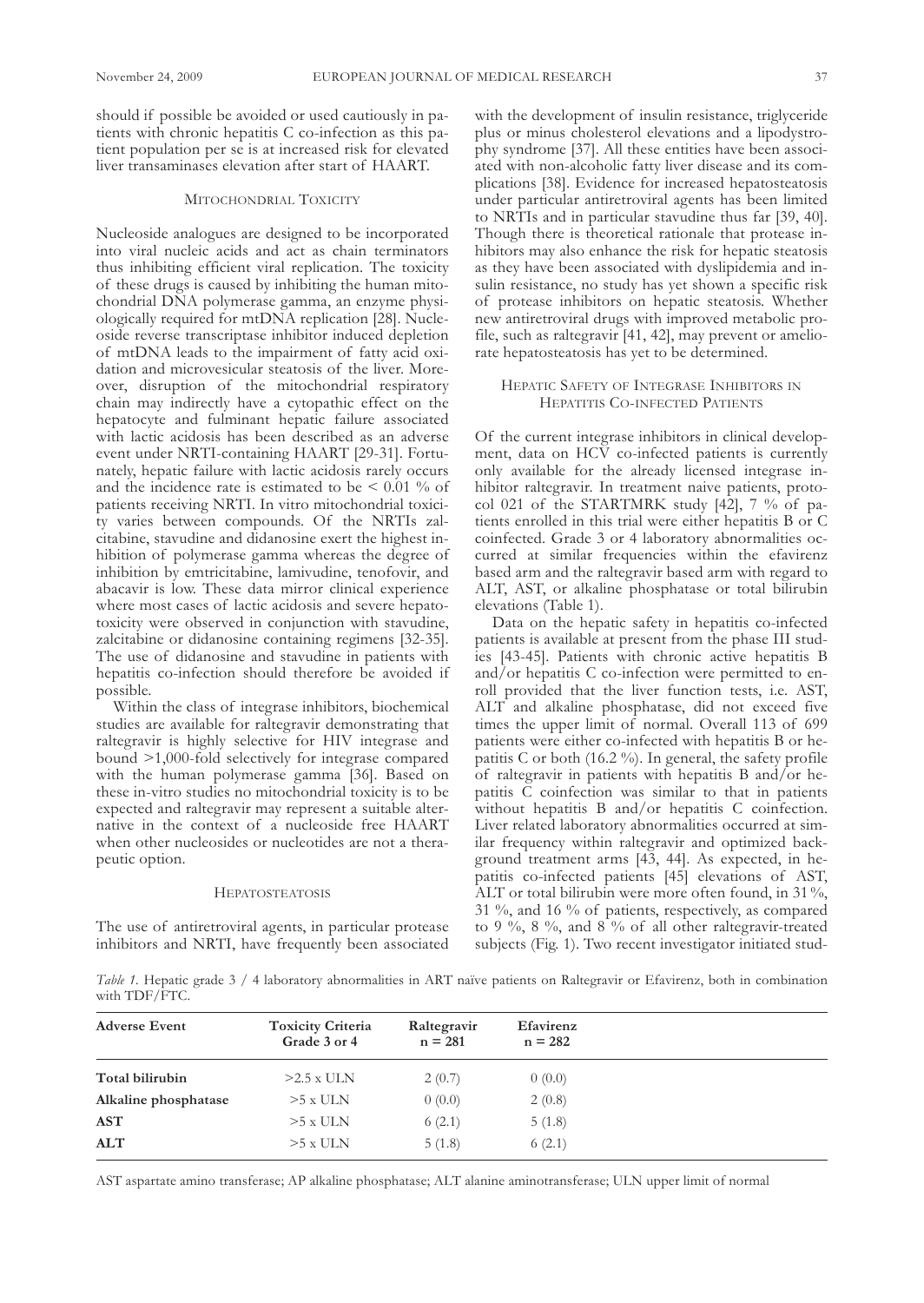

AST aspartate aminotransferase; ALT alanine aminotransferase

*Fig. 1.* Hepatic laboratory abnormalities in phase III studies of raltegravir in HIV and HCV/HIV co-infected patients.

ies from Spain and the UK have also reviewed the hepatic safety of raltegravir in HCV co-infected patients. A single center study from Spain evaluated 218 HIVpositive patients who had received raltegravir as part of HAART [46]. Apart from being part of a rescue regimen, raltegravir was prescribed in 59% of patients because of poor tolerance or side effects with an otherwise virologically suppressive regimen. Ninetytwo (42%) were HCV positive. In this study any grade of ALT elevation was observed in 8% of HIV and 25% of HCV/HIV co-infected patients ( $p \le 0.001$ ). Only three ALT elevations grade 3 or 4 were observed among HCV-positive patients, however all were considered not related to raltegravir. Among HCV-negative patients no grade 3 or 4 ALT elevation was observed.

In a UK study 13 patients co-infected with HIV and HCV were switched from a PI ( $n = 7$ ), NNRTI (n  $= 4$ ), or NRTI only (n=2) to a raltegravir based HAART [47]. The mean ALT at baseline and three months was 247 U/l and 176 U/l, respectively. Eight patients experienced sustained improvements in the ALT at three months, though the reduction in mean ALT from baseline to three months after commencing raltegravir was not statistically significant ( $p = 0.1$ ).

In summary raltegravir appears to have a favorable hepatic safety profile and increased rates of ALT elevations among hepatitis co-infected patients are similar to those observed with other recent new drugs in other clinical trials and cohorts.

# EFFECT OF HAART ON LIVER FIBROSIS PROGRESSION IN CHRONIC HEPATITIS

Likely due to increasing and maintaining high CD4 cell counts as well as reducing HIV-associated immune activation HAART has been associated with reduced progression of liver fibrosis in HCV-coinfected patients and currently the European and International AIDS Clinical Society guidelines recommend early treatment initiation of antiretroviral therapy in HCV co-infected patients [8]. In fact, whereas treatment initiation is recommended in HIV-monoinfected patients with a CD4 helper cell count  $<$  350/ $\mu$ l, regardless of the level of HIV-RNA, treatment in patients with HCV co-infection is recommended at a CD4 cell count between 350-500/µl.

One of the main reasons for this recommendation is summarized in a recent review of trials investigating into the effect of antiretroviral therapy on the progression of liver fibrosis in HCV- and HIV-coinfected patients [3]. Here it was shown that HAART might attenuate the progression of liver fibrosis. Although the influence of HAART did not reach statistical significance in this meta-regression analysis, the risk for cirrhosis was estimated to be lower in patients on HAART (risk ratio 1,72, 95 % CI 1,06-2,80) than in patients without HAART (risk ratio 2,49, 95 % CI 1,81-3,42), each of the groups compared with HCVmonoinfected patients. In part the lack of significant influence of HAART in this meta-analysis may be explained by the fact that only limited studies with data on HAART were available, that among the HAART studies only 74 % of patients were actually on HAART and that HAART was not always effective in terms of maximally suppressed HIV-RNA. Moreover, patients had been on HAART for rather short periods of time so that long-term beneficial effects of HAART may have been missed.

One of the largest cross-sectional biopsy studies on 656 patients showed overall a similar fibrosis progression rate among HCV-monoinfected compared with HIV/HCV-coinfected patients [48]. However, dividing HCV/HIV-coinfected patients according to their respective CD4 cell count and level of HIV RNA, Bräu et al. showed that viremic patients had enhanced fibrosis progression compared to aviremic HCV/HIVcoinfected and HCV-monoinfected patients. Moreover, the level of viremia had the strongest influence on the fibrosis progression; although aviremic patients had a fibrosis progression rate of 0.122 Ishak fibrosis units per year, patients with a viral load between 400–99,000 copies/ml had a progression rate of 0.145 Ishak fibrosis units per year and lastly, patients with an HIV RNA of more than 100,000 copies/ml had a progression rate of 0.196 Ishak fibrosis units per year. An accelerated fibrosis progression rate in HIV viremic patients was seen with CD4 cellcounts < 500 / $\mu$ l compared with aviremic patients (0.162 vs. 0.123,  $p=0.005$ ) but not with CD4 cellcounts > 500 /µl  $(0.118 \text{ vs. } 0.121, \text{ p} = 0.89).$ 

That these findings indeed translate into clinical end-points has been shown impressively by Pineda and colleagues [49]. During prospective follow-up of 1.011 HIV/HCV co-infected hepatic decompensation was observed in 60 and liver-related death in 30 patients. Among the factors independently associated with the occurrence of hepatic decompensation were a CD4 cell count gain lower than 100 cells/µl and less than 60% of the follow-up with undetectable HIV viral load. Vice versa Bruno and colleagues were able to show that initiating HAART after a first hepatic decompensation significantly reduced the risk for a new hepatic decompensation and liver- related death [50].

Data on individual agents of antiretroviral therapy and their risk on liver fibrosis progression, for the most part, is not uniform across studies, though more consistent data have been gathered on a possible nega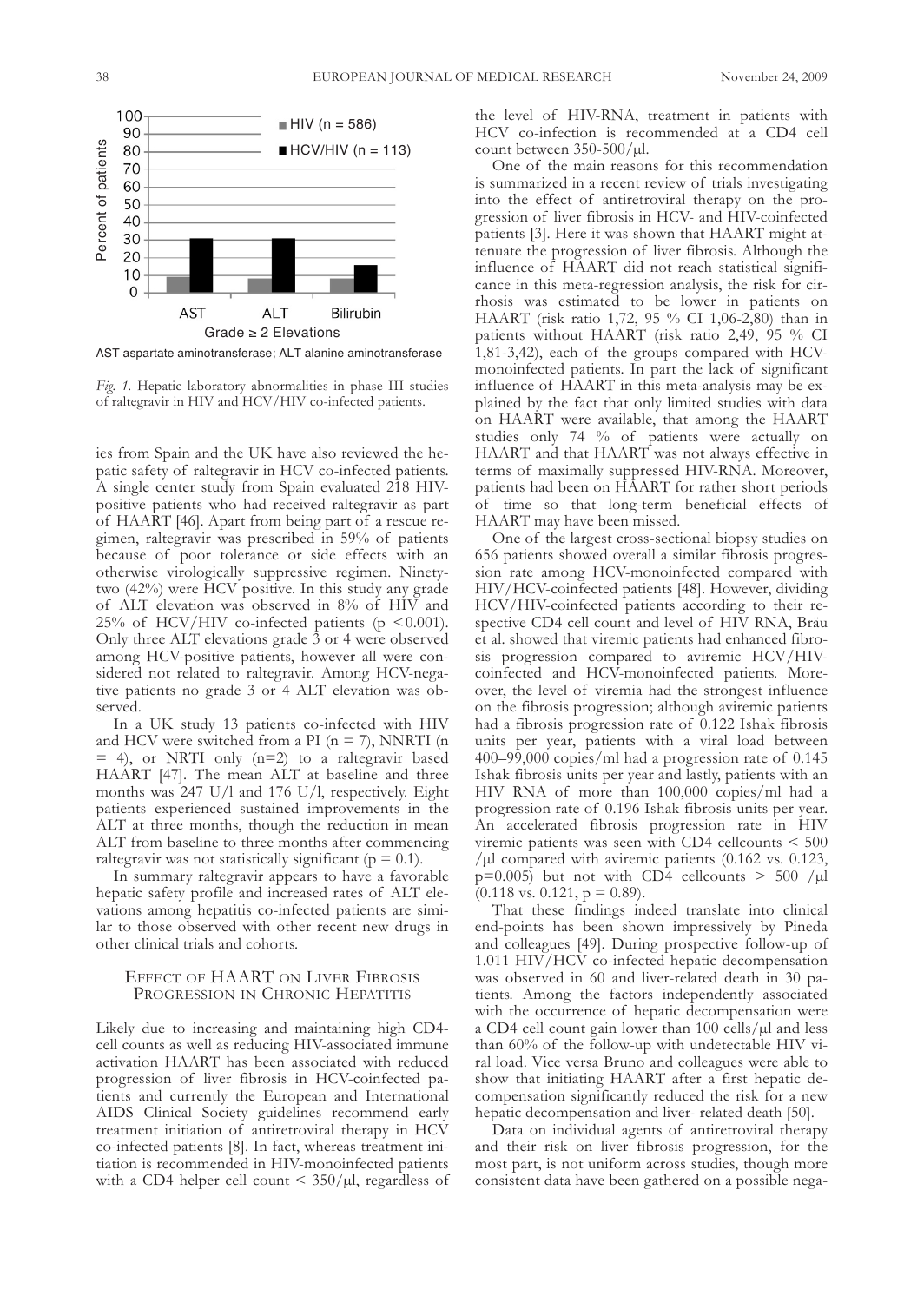tive impact of didanosine on the progression of liver fibrosis [4-7]. New antiretrovirals may offer improved benefits on liver fibrosis progression due to better long-term hepatic safety profiles. Also direct antifibrotic effects of the antiretroviral drug, as have been postulated for the CCR5 inhibitors based on in-vitro data and genetic studies on CCR5 polymorphisms [51, 52],, may turn out to be of additional benefit to the patient. Due to the recent licensure of raltegravir, and with elvitegravir and S/GSK1349572 still in clinical development, few long-term follow-up is available and at present there is no information whether integrase inhibitors may outperform other antiretrovirals with regard to liver fibrosis progression.

# HAART AND ANTI-HCV THERAPY

Treatment of hepatitis C with pegylated interferon and ribavirin in patients on antiretroviral therapy may lead to enhanced toxicity of either ribavirin or antiretroviral drugs or lack of efficacy due to drug-to-drug interactions between ribavirin and antiretroviral drugs. Due to drug-to-drug interactions the levels of didanosine in combination with ribavirin are enhanced and severe life-threatening cases of pancreatitis have been observed under treatment of ribavirin together with didanosine [53]. The use of didanosine in combination with ribavirin is thus contraindicated. Similarly, the concomitant use of zidovudine and ribavirin has been shown to increase the risk for anemia [54] and stavudine the risk of lipoatrophy [55] and both should be avoided if possible. Recently patients on concomitant abacavir showed lower sustained virological response rates than patients who were not on abavavir [56, 57]. Intracellular drug-to-drug interactions of ribavirin and abacavir, competing for the same metabolism pathway, are hypothesized to be responsible for this phenomenon, yielding decreased amounts of biologically active ribavirin. More recent analyses suggest that this drugto-drug interaction can be overcome by adequate ribavirin dosage, i.e. current recommended weight-adapted daily doses of 1000 or 1200 mg, so that overall abacavir-based HAART may be continued if weightbased ribavirin is given to the patient [58, 59]. Due to these interactions a nucleotide based or nucleosidesparing regimen may be a reasonable option for patients undergoing pegylated interferon/ribavirin therapy. Indeed, a recent German multicenter study suggested that nucleoside-free HAART may result in better treatment responses compared to patients who continued their standard HAART [60].

Integrase inhibitors constitute a different chemical class of compounds, i.e. unlike ribavirin or NRTIs they do not belong to the class of nucleoside analogues and thus, interactions between integrase inhibitors and ribavirin are are not expected. Clinical trials have to show whether a switch from nucleoside analogues to integrase inhibitors, both as part of HAART, for the duration of anti-HCV therapy may be an option to reduce toxicity and perhaps even increase treatment response rates.

With the development of Stat-C and in particular the most advanced agents in clinical development, telaprevir and boceprevir, new anti-HCV drugs are becoming available for patients with chronic hepatitis C. Telaprevir and boceprevir both have shown very promising results for patients with HCV genotype 1 infections who are naïve to anti-HCV therapy or who have failed prior standard of care therapy with pegylated interferon and ribavirin. However, in HIV-infected patients, significant drug-to-drug interactions between boceprevir or telaprevir with HIV protease inhibitors are expected, and will further complicate treatment with these agents.

New antiretroviral agents such as the integrase inhibitors raltegravir and  $\overline{S}/\overline{GSK}1349572$ , both of which have not shown any significant inhibition of CYP3A [61, 62], are not expected to show any significant drugto-drug interactions with the HCV protease inhibitors boceprevir or telaprevir. Integrase inhibitors may offer attractive treatment options, i.e. switching from a protease inhibitor based HAART to an integrase inhibitor based HAART, for HCV/HIV co-infected patients undergoing treatment for chronic hepatitis C with telaprevir or boceprevir. Clinical data on switch-strategies similar to the one suggested are still lacking. Moreover, based on the results of the SWITCHMRK study, it is important to ensure that the concomitant antiretroviral drugs are fully virologically active when switching from a ritonavir boosted protease inhibitor to raltegravir as otherwise there is an increased risk for virological failure [41]. Elvitegravir, the other integrase inhibitor in current clinical development, is administered with the new developed CYP3A inhibitor GS-9350 to reduce its first-pass metabolism and systemic clearance. As GS-9350 is more specific in the inhibition of CYP3A [63] compared to ritonavir-boosted HIV-protease inhibitors less pronounced drug-to-drug interactions may be expected with elvitegravir and HCV protease inhibitors or the immunosuppressant class of calcineurin inhibitors. Thus far however pharmacokinetic interaction studies are lacking.

#### HAART IN END-STAGE LIVER DISEASE

Several antiretroviral drugs are extensively metabolized via the liver so that liver cirrhosis with liver insufficiency may pose these patients at particular risk for overdosing and hepatotoxicity. Indeed data on a prospective cohort of 231 HIV/HCV-coinfected patients [22] with available liver histology who were followed for liver toxicity under a current HAART regimen showed that the adjusted rate of liver toxicity was higher in patients with cirrhosis compared with those without cirrhosis (25 vs 11 %, relative risk 2.23,  $p =$ 0.06). Furthermore liver toxicity was more frequently observed in patients with Child Pugh Score B than in Score A groups (60 vs 18 %, relative risk 4.68,  $p =$ 0.04). Patients coinfected with chronic hepatitis and advanced stages of fibrosis should thus be carefully monitored for drug-related adverse events and pharmacokinetic monitoring may be justified in cases of suspected overdosing of antiretroviral drugs. Of the current available antiretroviral drugs enhanced toxicity due to high plasma drug levels in patients with advanced liver fibrosis has been described for the NNR-TIs efavirenz [9, 10, 64-66] and nevirapine [9, 23, 67, 68]. Current guidelines of the Department of Human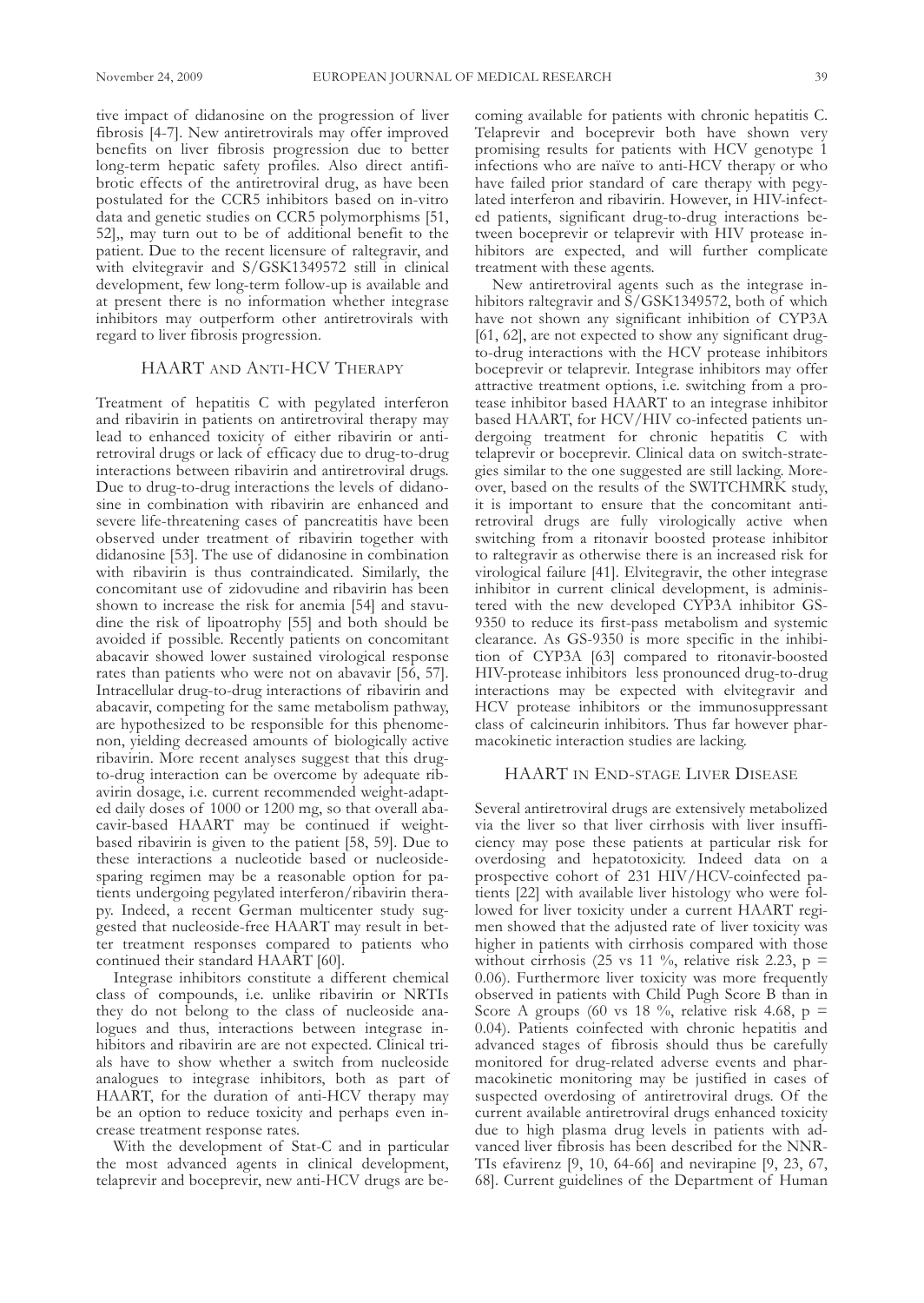Health Services (DHHS) recommend dose adjustments in case of liver insufficiency for fos-amprenavir and indinavir and provision of unboosted atazanavir without ritonavir in case of liver cirrhosis [69].

New antiretroviral drugs not metabolized primarily via the liver may be an attractive alternative for patients with decompensated liver disease or advanced stages of fibrosis. Raltegravir, similar to lamotrigine, phenprocoumon or naloxone, is metabolized in the liver solely via glucuronidation so that liver insufficiency is expected to have less pronounced effects on the metabolism of this drug compared to NNRTIs or PIs [70-72]. Given the broad therapeutic range of raltegravir no significant influence of hepatic insufficiency on the safety of raltegravir can be expected. Within the clinical development of raltegravir no significant effect of liver insufficiency (patients included with a CHILD-Pugh score  $7 - 9$  on the pharmacokinetic profile of Raltegravir was observed [36].

Liver transplantation in HIV-infected patients with HCV associated liver cirrhosis may place clinicians in a particular challenging situation as interactions between HAART, calcineurin-inhibitors and anti-HCV therapy have often to be managed simultaneously. New antiretroviral drugs offering less drug-to-drug interactions with cyclosprin A or tacrolimus would be desirable in order to facilitate post-transplant management of HIV-infected patients. As pointed out above raltegravir and S/GSK1349572 both have a low propensity to meaningfully affect the pharmacokinetics of coadministered drugs. Clinical data is available for raltegravir. which has shown no significant drug-to-drug interactions when administered to patients post liver or renal transplantation who received either sirolimus [73], tacrolimus or cyclosporine A [74].

### **CONCLUSIONS**

HIV and HCV co-infected individuals benefit from early HAART due to slowed liver fibrosis progression under immune-reconstitution. The choice of antiretroviral agents is compromised in HCV co-infected patients due to an overall increased risk for hepatotoxicity and drugs with an inherent risk for liver transaminase elevations or mitochondrial toxicity should be avoided if possible. Interactions of antiretroviral drugs with ribavirin but also synergistic toxicity of some NRTIs with ribavirin in case of anti-HCV therapy further compromise the choice of NRTIs. Moreover, in cirrhotic patients liver insufficiency may complicate HIV therapy if drugs primarily metabolized via the liver are used and therapeutic drug monitoring and dose adjustments may be necessary in individual cases, in particular for the NNRTI efavirenz and some of the PIs such as Fosamprenavir. Current DHHS guidelines and prescribing information of the individual drug may help to assess the need for therapeutic drug monitoring and dose adjustment. Drug-to-drug interactions with new anti-HCV agents or immunosuppressants after liver transplantation are other potential problems to be encountered in clinical care that need to be addressed. New antiretroviral agents like the integrase inhibitors offer the opportunity to modify HAART for the duration of anti-HCV therapy to circumvent interactions with ribavirin, or the new STAT-C telaprevir and boceprevir.

Of the integrase inhibitors, raltegravir is currently the only licensed integrase inhibitor for the treatment of HIV-infection and has thus most clinical data available. In general, the safety profile of raltegravir in patients with hepatitis B and/or hepatitis C coinfection was similar to that in patients without hepatitis B and/or hepatitis C coinfection. Raltegravir may be safely administered to patients with mild or moderate liver insufficiency and no significant drug to drug interactions are known with sirolimus, cyclosporine A or tacrolimus, immunosuppressant agents used after solid organ transplantation. Elvitegravir and S/GSK1349572, integrase inhibitors currently in clinical development, may constitute further treatment options in the setting of HIV and HCV co-infection. However, already now the class of integrase inhibitors offer great treatment alternatives in the setting of anti-HCV therapy or liver transplantation.

#### **REFERENCES**

- 1. Mocroft A, Ledergerber B, Katlama C et al. Decline in the AIDS and death rates in the EuroSIDA study: an observational study. Lancet 2003; 362: 22-9.
- 2. Rosenthal E, Pialoux G, Bernard N et al. Liver-related mortality in human-immunodeficiency-virus-infected patients between 1995 and 2003 in the French GERMIVIC Joint Study Group Network (MORTAVIC 2003 Study). J Viral Hepat 2007; 14: 183-8.
- 3. Thein HH, Yi Q, Dore GJ et al. Natural history of hepatitis C virus infection in HIV-infected individuals and the impact of HIV in the era of highly active antiretroviral therapy: a meta-analysis. AIDS 2008; 22: 1979-91.
- 4. Arey B, Markov M, Ravi J et al. Nodular regenerative hyperplasia of liver as a consequence of ART. AIDS 2007; 21: 1066-8.
- 5. Bani-Sadr F, Lapidus N, Bedossa P et al. Progression of fibrosis in HIV and hepatitis C virus-coinfected patients treated with interferon plus ribavirin-based therapy: analysis of risk factors. Clin Infect Dis 2008; 46: 768-74.
- 6. Mallet V, Blanchard P, Verkarre V et al. Nodular regenerative hyperplasia is a new cause of chronic liver disease in HIV-infected patients. AIDS 2007; 21: 187-92.
- 7. Sandrine PF, Sylvie A, Andre E et al. Nodular regenerative hyperplasia: a new serious antiretroviral drugs side effect? AIDS 2007; 21: 1498-9.
- 8. Rockstroh JK, Bhagani S, Benhamou Y et al. European AIDS Clinical Society (EACS) guidelines for the clinical management and treatment of chronic hepatitis B and C coinfection in HIV-infected adults. HIV Med 2008; 9: 82-8.
- 9. Barreiro P, Rodriguez-Novoa S, Labarga P et al. Influence of liver fibrosis stage on plasma levels of antiretroviral drugs in HIV-infected patients with chronic hepatitis C. J Infect Dis 2007; 195: 973-9.
- 10. Meynard JL, Lacombe K, Poirier JM et al. Influence of liver fibrosis stage on plasma levels of efavirenz in HIVinfected patients with chronic hepatitis B or C. J Antimicrob Chemother 2009; 63: 579-84.
- 11. Spagnuolo V, Gentilini G, De Bona A et al. Liver function parameters in HIV/HCV co-infected patients treated with amprenavir and ritonavir and correlation with plasma levels. New Microbiol 2007; 30: 279-82.
- 12. Jain AK, Venkataramanan R, Shapiro R et al. The interaction between antiretroviral agents and tacrolimus in liver and kidney transplant patients. Liver Transpl 2002; 8: 841-5.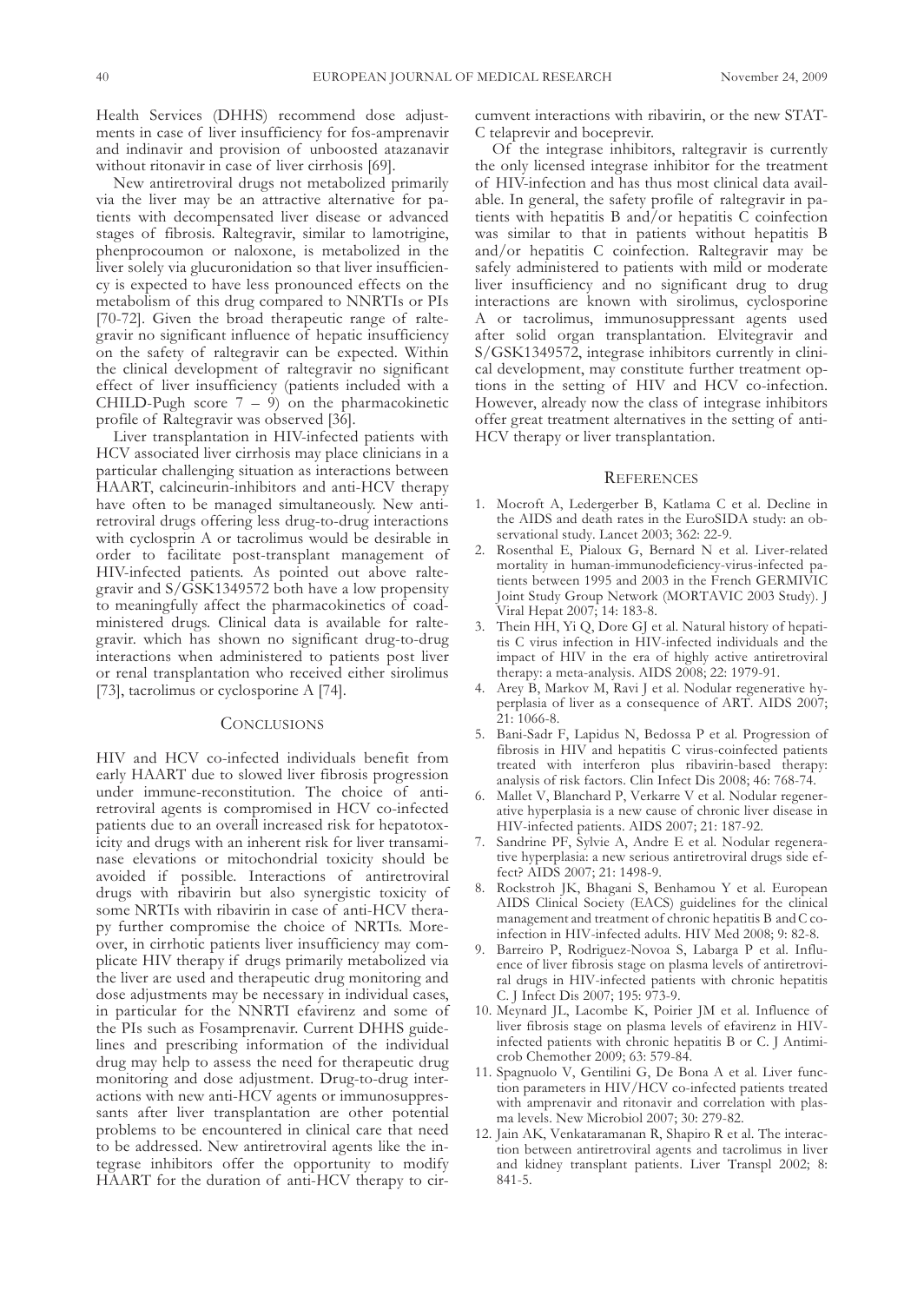- 13. Vogel M, Voigt E, Michaelis HC et al. Management of drug-to-drug interactions between cyclosporine A and the protease-inhibitor lopinavir/ritonavir in liver-transplanted HIV-infected patients. Liver Transpl 2004; 10: 939-44.
- 14. Kumar MS, Sierka DR, Damask AM et al. Safety and success of kidney transplantation and concomitant immunosuppression in HIV-positive patients. Kidney Int 2005; 67: 1622-9.
- 15. Vogel M, Rockstroh JK. Hepatotoxicity and liver disease in the context of HIV therapy. Curr Opin HIV AIDS 2007; 2: 306-13.
- 16. Aceti A, Pasquazzi C, Zechini B et al. Hepatotoxicity development during antiretroviral therapy containing protease inhibitors in patients with HIV: the role of hepatitis B and C virus infection. J Acquir Immune Defic Syndr 2002; 29: 41-8.
- 17. Bonfanti P, Landonio S, Ricci E et al. Risk factors for hepatotoxicity in patients treated with highly active antiretroviral therapy. J Acquir Immune Defic Syndr 2001; 27: 316-8.
- 18. Servoss JC, Kitch DW, Andersen JW et al. Predictors of antiretroviral-related hepatotoxicity in the adult AIDS Clinical Trial Group (1989-1999). J Acquir Immune Defic Syndr 2006; 43: 320-3.
- 19. Rivero A, Mira JA, Pineda JA. Liver toxicity induced by non-nucleoside reverse transcriptase inhibitors. J Antimicrob Chemother 2007; 59: 342-6.
- 20. Torti C, Costarelli S, De Silvestri A et al. Analysis of severe hepatic events associated with nevirapine-containing regimens: CD4+ T-cell count and gender in hepatitis C seropositive and seronegative patients. Drug Saf 2007; 30: 1161-9.
- 21. van Leth F, Andrews S, Grinsztejn B et al. The effect of baseline CD4 cell count and HIV-1 viral load on the efficacy and safety of nevirapine or efavirenz-based first-line HAART. AIDS 2005; 19: 463-71.
- 22. Casado J, Aranzabal L, Moya J et al. HAART-associated Hepatotoxicity in HIV/HCV-co-infected Patients with Cirrhosis. 13th Conference on Retroviruses and Opportunistic Infections. Denver, Colorado, USA, 2006; Abstract 889.
- 23. Aranzabal L, Casado JL, Moya J et al. Influence of liver fibrosis on highly active antiretroviral therapy-associated hepatotoxicity in patients with HIV and hepatitis C virus coinfection. Clin Infect Dis 2005; 40: 588-93.
- 24. Leng K, Lonsdorf A, Hartmann M. Fatal outcome of nevirapine-associated toxic epidermal necrolysis. Int J STD AIDS 2008; 19: 642-3.
- 25. Maniar JK, Shah SR, Verma R et al. Nevirapine-induced fulminant hepatitis. J Assoc Physicians India 2006; 54: 957-8.
- 26. Bjornsson E, Olsson R. Suspected drug-induced liver fatalities reported to the WHO database. Dig Liver Dis 2006; 38: 33-8.
- 27. Serious adverse events attributed to nevirapine regimens for postexposure prophylaxis after HIV exposures- worldwide, 1997-2000. MMWR Morb Mortal Wkly Rep 2001; 49: 1153-6.
- 28. Lewis W, Dalakas MC. Mitochondrial toxicity of antiviral drugs. Nat Med 1995; 1: 417-22.
- 29. Clark SJ, Creighton S, Portmann B et al. Acute liver failure associated with antiretroviral treatment for HIV: a report of six cases. J Hepatol 2002; 36: 295-301.
- 30. Lichterfeld M, Fischer HP, Spengler U et al. [Fatty liver and increased serum lactate in a woman with HIV]. Dtsch Med Wochenschr 2003; 128: 81-4.
- 31. Puoti M, Torti C, Ripamonti D et al. Severe hepatotoxicity during combination antiretroviral treatment: incidence, liver histology, and outcome. J Acquir Immune Defic Syndr 2003; 32: 259-67.
- 32. Cornejo-Juarez P, Sierra-Madero J, Volkow-Fernandez P.

Metabolic acidosis and hepatic steatosis in two HIV-infected patients on stavudine (d4T) treatment. Arch Med Res 2003; 34: 64-9.

- 33. Laguno M, Milinkovic A, de Lazzari E et al. Incidence and risk factors for mitochondrial toxicity in treated HIV/HCV-coinfected patients. Antivir Ther 2005; 10: 423-9.
- 34. ter Hofstede HJ, de Marie S, Foudraine NA et al. Clinical features and risk factors of lactic acidosis following longterm antiretroviral therapy: 4 fatal cases. Int J STD AIDS 2000; 11: 611-6.
- 35. Vrouenraets SM, Treskes M, Regez RM et al. Hyperlactataemia in HIV-infected patients: the role of NRTI-treatment. Antivir Ther 2002; 7: 239-44.
- 36. Merck Research Laboratories, Merck & Co. Inc. Food & Drug Administration (FDA) Briefing Document (Background Package) on Isentress (raltegravir). Antiviral Drugs Advisory Committee Meeting, September 5, 2007: http://www.fda.gov/ohrms/dockets/ac/07/briefing/ 2007-4314b1-01-Merck.pdf
- 37. Grinspoon S, Carr A. Cardiovascular risk and body-fat abnormalities in HIV-infected adults. N Engl J Med 2005; 352: 48-62.
- 38. Neuschwander-Tetri BA. Nonalcoholic steatohepatitis and the metabolic syndrome. Am J Med Sci 2005; 330: 326-35.
- 39. McGovern BH, Ditelberg JS, Taylor LE et al. Hepatic steatosis is associated with fibrosis, nucleoside analogue use, and hepatitis C virus genotype 3 infection in HIVseropositive patients. Clin Infect Dis 2006; 43: 365-72.
- 40. Sulkowski MS, Mehta SH, Torbenson M et al. Hepatic steatosis and antiretroviral drug use among adults coinfected with HIV and hepatitis C virus. Aids 2005; 19: 585-92.
- 41. Eron J, Andrade J, Zajdenverg R et al. Switching from Stable Lopinavir/Ritonavir-based to Raltegravir-based Combination ART Resulted in a Superior Lipid Profile at Week 12 but Did Not Demonstrate Non-Inferior Virologic Efficacy at Week 24. 16th Conference on Retroviruses and Opportunistic Infections. Montreal, Canada, 2009; Abstract 70aLB.
- 42. Lennox J, DeJesus E, Lazzarin A et al. Safety and Efficacy of Raltegravir-Based Versus Efavirenz-Based Combination Therapy in Treatment-Naïve HIV-1 Infected Patients: STARTMRK Protocol 021. STARTMRK Protocol 021 48th Annual ICAAC / IDSA 46th Annual Meeting. Washington DC, USA, 2008; Abstract H-896a.
- 43. Steigbigel RT, Cooper DA, Kumar PN et al. Raltegravir with optimized background therapy for resistant HIV-1 infection. N Engl J Med 2008; 359: 339-54.
- 44. Steigbigel R, Cooper D, Eron J et al. 96-Week Results from BENCHMRK 1 and 2, Phase III Studies of Raltegravir in Patients Failing ART with Triple-class-resistant HIV. 16th Conference on Retroviruses and Opportunistic Infections. Montreal, Canada, 2009; Abstract 571b.
- 45. Merck & Co. Inc. Prescribing information Isentress (raltegravir) tablets. Whitehouse Station, NJ, USA, 2009.
- 46. Mena A, Blanco F, Cordoba M et al. Hepatic safety profile of raltegravir in HIV patients with chronic hepatitis C. 5th IAS Conference on HIV Pathogenesis, Treatment and Prevention. Cape Town, South Africa, 2009; Abstract WEPEB230.
- 47. Scourfield A, Waters LJ, Randell PA et al. Effect of raltegravir on ALT in subjects coinfected with HIV and hepatitis C. 15th Annual Conference of the British HIV Association. Liverpool, United Kingdom, 2009; Abstract P69.
- 48. Brau N, Salvatore M, Rios-Bedoya CF et al. Slower fibrosis progression in HIV/HCV-coinfected patients with successful HIV suppression using antiretroviral therapy. J Hepatol 2006; 44: 47-55.